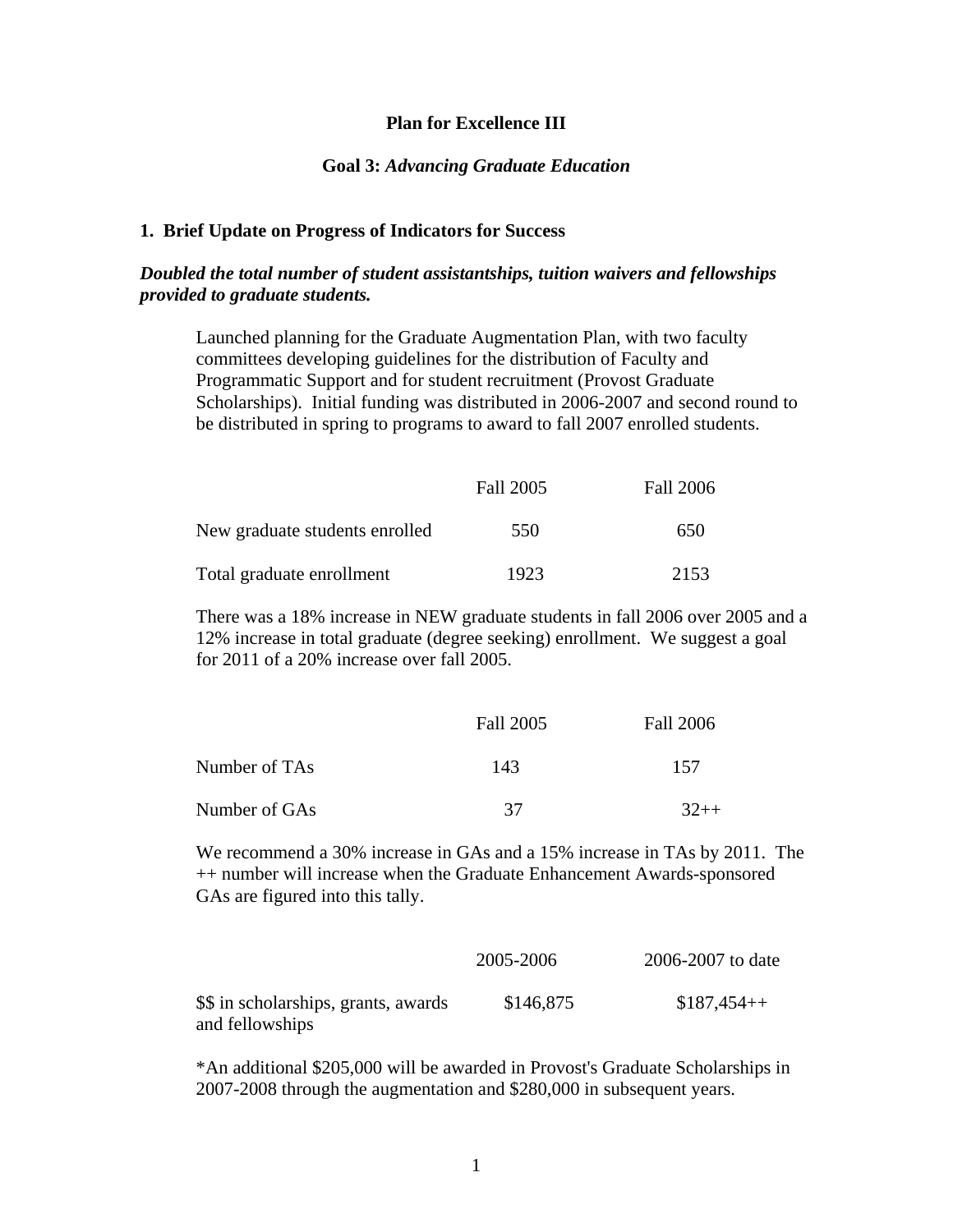Spring 07 International Student Enrollment 592(net gain of 18) Spring 06 International Student Enrollment 574. Fall 07 International Student applications are 22% ahead of Fall 06 applications at comparable time. All of the increase is graduate level.

Launched Graduate Student Recruiter search in fall 06. Offer to top candidate was declined. Re-opened and plan to hire in spring 2007.

## *Established a faculty teaching load that takes into account our vision, recognizing and rewarding the graduate education and research responsibility of faculty members.*

Completed year two of faculty teaching load and launched the year three study. Year three will include more detailed study of graduate faculty loads. Overall faculty teaching loads dropped slightly from above to below 21 wtus and the percentage of tenure track faculty receiving assigned time rose from 60% to 66%.

Continue to work with GRAB to consider approaches toward reducing faculty teaching loads for increased levels of research.

Launched the Provost's Assigned Time and Start Up Award Programs for increased research, enhanced instruction, and research-oriented start up funding to further reduce faculty teaching loads and accelerate advanced study and research.

# *Offered an independent doctoral program in educational leadership and at least two joint doctoral programs*

The proposal for the independent Doctorate in Education Administration moved successfully through the various off campus approval processes throughout the year and we expect the first class in Fall 2007.

The proposal for the Joint Doctorate in Criminal Behavioral and Forensic Sciences is making good progress and we expect a site visit in April 2007.

The proposal for the Joint Doctorate in Physical Therapy is advancing rapidly and we are hopeful of hosting a site visit in April or May and of launching that program in fall 2007 or spring 2008.

Preliminary discussions on doctorates in Nursing, Speech Pathology, EDs in School Psychology, and in Pharmacy have also been considered but have not moved to the formal proposal stage at this point. The Doctorate in Educational Administration is also considering the addition of an option in Science and Mathematics education.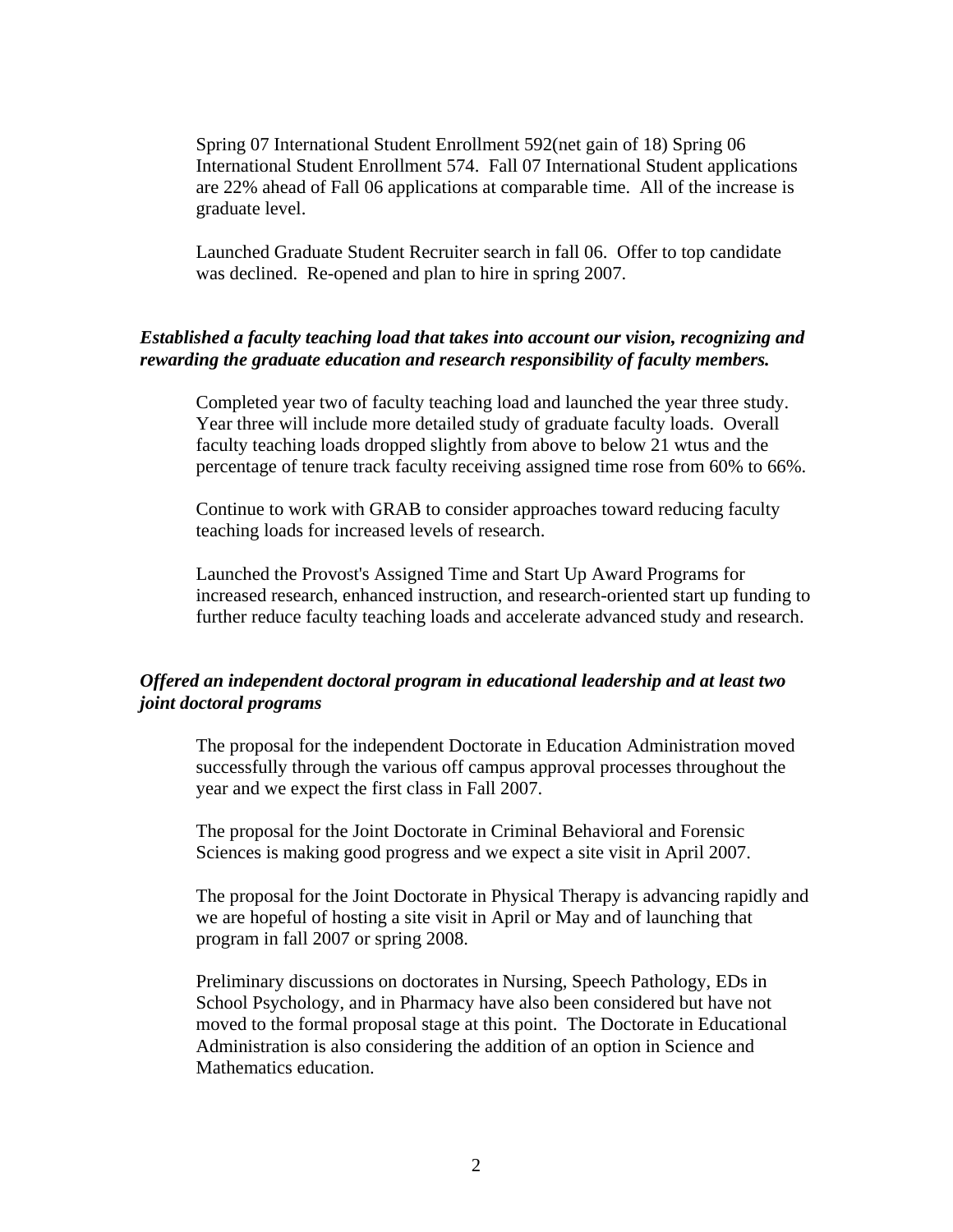# *Provided central technology support necessary to develop and sustain research initiatives.*

Smart classrooms are being constructed for the Joint Doctoral Program in Criminal Sciences and the Educational Administration Doctorate currently has sufficient technology support. Technological support for the other programs is under consideration.

We have yet to accomplish a one hundred percent smooth application process for graduate programs through CSU Mentor but hope to see the completion of this project within the next year.

### *Created adequate facilities supporting graduate activities.*

The Ed.D currently has sufficient space and access to classrooms to support their program. The criminologists have planned for adequate space in Science 2. The DPT is developing plans for adequate space as well. In the future, faculty proposing doctorates will be encouraged to discuss possible space accommodations for their programs as early as possible.

Once the new wing of Henry Madden Library has been opened and some of the offices of Thomas Administration have been vacated, the Division of Graduate Studies will expand its office space and some reorganization of services may be considered.

Each of the doctoral proposals thus far and in the future are being asked to incorporate consideration of library needs in their proposals, including dedicated funding to guarantee that the Madden collection can support doctoral research.

## **2. Proposed Steps for Next Year**

1. Full Implementation of the Graduate Augmentation Plan and funding.

2. Improved tracking of graduate student growth, graduate student recruitment and graduate faculty teaching load.

3. Continued focus on expansion of research space and assigned time for faculty conducting research through GRAB and with the assistance of the new Dean of Graduate Studies.

4. Continued support for the three existing doctoral proposals and continued support as they launch their programs.